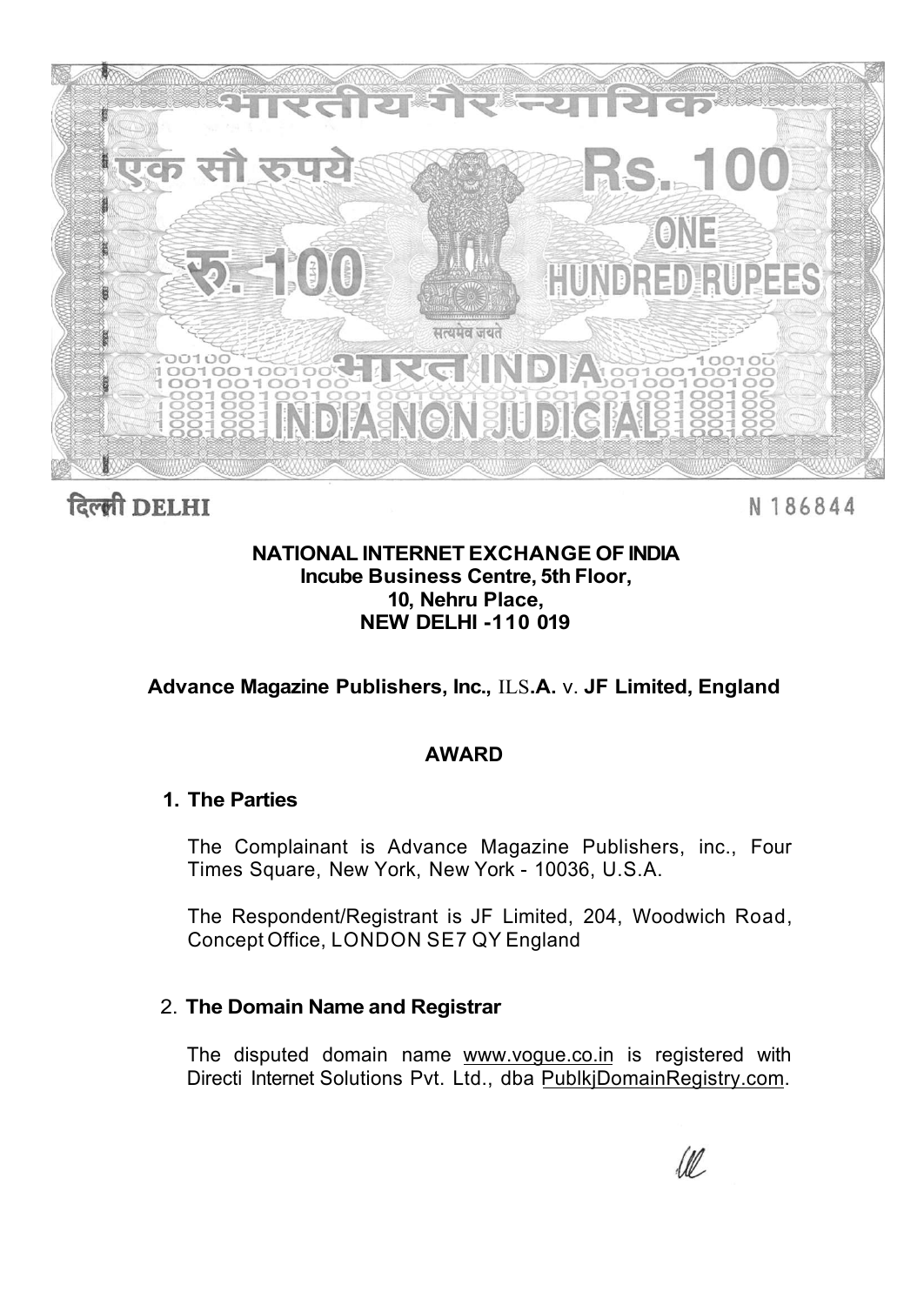#### 3. **Procedural History**

- (a) The undated Complaint has been filed by the Complainant with the National Internet Exchange of India along with the Registrar verification. The print out of the said Registrar verification (WHO IS Report) is attached with the Complaint as Annexure K (pages 854 - 855). It is confirmed by the said WHOIS Report that the Respondent is listed as the registrant of the disputed domain name and the contact details for the administrative, billing and technical contact for the disputed domain name are that of the Respondent. At the time of registering the domain name, the Respondent has signed an agreement with the Registrar containing an arbitration clause for the resolution of domain name dispute through arbitration. The Exchange verified that the Complaint satisfied the formal requirements of the .IN Domain Name Dispute Resolution Policy (INDRP) (the "Policy") and the Rules framed thereunder.
- (b) In accordance with the Rules, on  $27<sup>th</sup>$  December 2010 the Sole Arbitrator formally notified the Respondent of the Complaint. The Respondent was required to submit his defence within 15 days from the date of receipt of the letter, that is, by  $23<sup>nd</sup>$  January 2011 (taking 6 days in the transit of the communication each side). The Respondent was informed that if his response was not received by that date, he would be considered in default and the matter will proceed ex-parte.
- (c) The National Internet Exchange of India appointed Dr. Vinod K. Agarwal, Advocate and Solicitor, former Law Secretary to the Government of India, as the Sole Arbitrator to decide the domain name dispute. The Arbitrator finds that he was properly appointed. The Arbitrator has submitted the Statement of Acceptance and Declaration of Impartiality and Independence as required by the Exchange.

#### **4. Factual Background**

From the complaint and the various annexure to it, the Arbitrator has found the following facts;

#### **Complainant's activities**

The Complainant is an organization existing under the laws of the State of New York, United States of America. The Complainant

 $\mathbb{N}_-$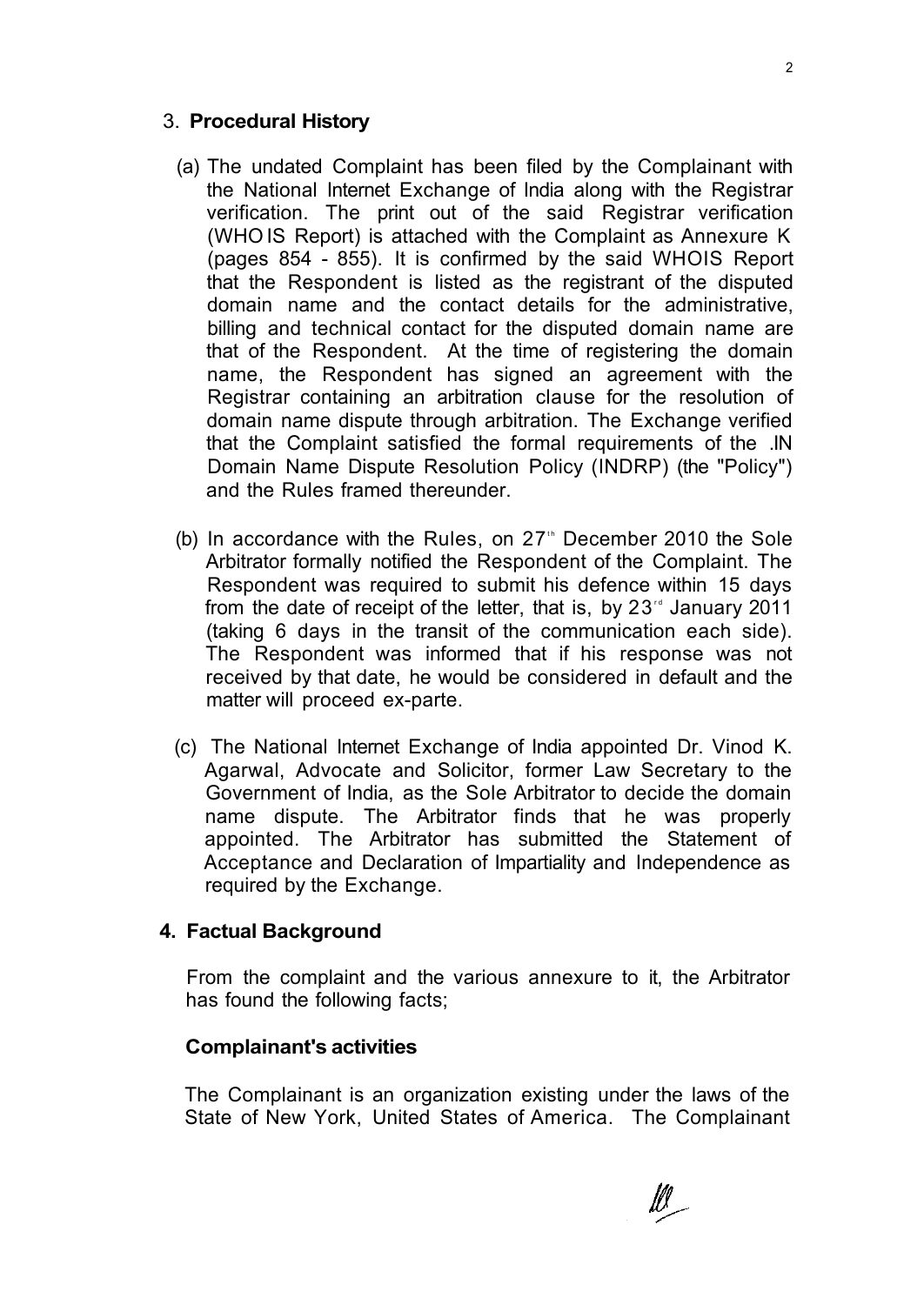carries on business of publication and distribution of magazines and journals in various names, such as, Vogue, The New Yorker, Vanity Fair and Glamour, etc. According to the Complaint, the trademark "VOGUE" was first adopted as a name of a magazine in the year 1892. The magazine VOGUE became international in 1910. In the year 1973 it became a monthly publication. Presently, the magazine VOGUE is circulated/sold in more than 145 countries in the world including India.

The Complainant has wholly owned subsidiaries in various countries, such as, China, France, Germany, Italy, Japan, Russia, Spain, United Kingdom, etc., which carry out the function of publication and distribution of the magazine VOGUE. The names of these magazines are also country based, as VOGUE CHINA, VOGUE INDIA, VOGUE RUSSIA, VOGUE UK, etc. The magazine VOGUE has many versions, such as, TEEN VOGUE, VOGUE LIVING, VOGUE HOMMES INTERNATIONAL, L'UOMO VOGUE, etc.

In India, the Complainant incorporated a wholly owned subsidiary with the name Conde Nast (India) Private Limited in the year 2005. The said subsidiary has been using the trademark VOGUE.

#### **Respondent's activities**

The Respondent did not file any reply to the Complaint. Hence, the Respondent's activities are not known.

## **5. Parties Contentions**

## **A. Complainant**

The Complainant contends that each of the elements specified in Article 4 of the Policy are applicable to this dispute.

In relation to element (i) that is, the Respondent's domain name is identical or confusingly similar to a name, trademark or service mark in which the Complainant has rights, the Complainant contends that it is known amongst its customers worldwide as VOGUE. The word "VAGUE" along with its variants is a registered trademark of the Complainant in many countries. Further that, the Respondent's intention is to take advantage of the goodwill and reputation enjoyed by the Complainant's trademark/domain name VOGUE.

ll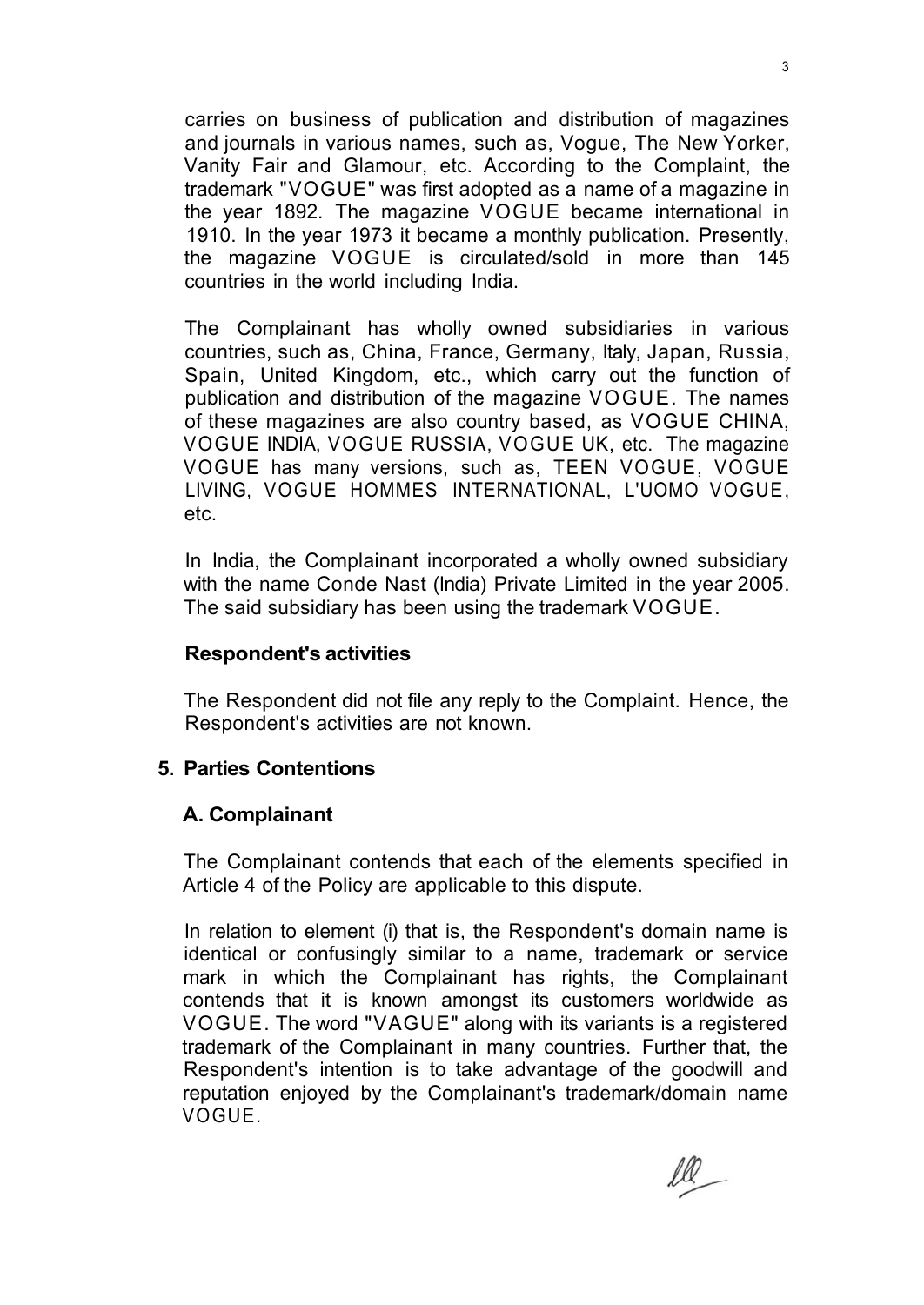In relation to element (ii) that is, the Respondent has no rights and legitimate interests in respect of the domain name, the Complainant contends that the Respondent (as an individual, business or other organization) has not been commonly known by the name or mark VOGUE. Further that, the Respondent is not making a legitimate or fair use of the said domain name for obtaining goods or services. The Respondent registered the said domain name for the sole purpose of creating confusion and misleading the general public and the customers/users of the Complainant's domain name.

Regarding the element at (iii), that is, the Respondent's domain name has been registered or is being used in bad faith, the Complainant contends that the main object of registering the domain name [<www.vogue.co.in>](http://www.vogue.co.in) by the Respondent is to earn profit and to mislead the general public and the customers/users of the Complainant's domain name. The Complainant has stated that the use of the domain name that appropriates the well known name or mark to promote competing or infringing products cannot be considered a "bona fide offering of goods and services". A visit to the site also indicates that it is available for sale.

In support of its contentions, the Complainant has also relied on a number of decisions (about 15) of various courts and quasi-judicial bodies (including of World Intellectual Property Organization, Arbitration and Mediation Center). For deciding this case, it is not necessary to refer them.

#### **B. Respondent**

The Respondent did not file any reply to the Complainant. Hence, the Respondent's contentions are not known.

#### 6. **Discussion and Findings**

The Rules instructs this Arbitrator as to the principles to be used in rendering its decision. It says that, "an arbitrator shall decide a complaint on the basis of the statements and documents submitted to it and in accordance with the provisions of the Arbitration and Conciliation Act 1996, Dispute Resolution Policy, the Rules of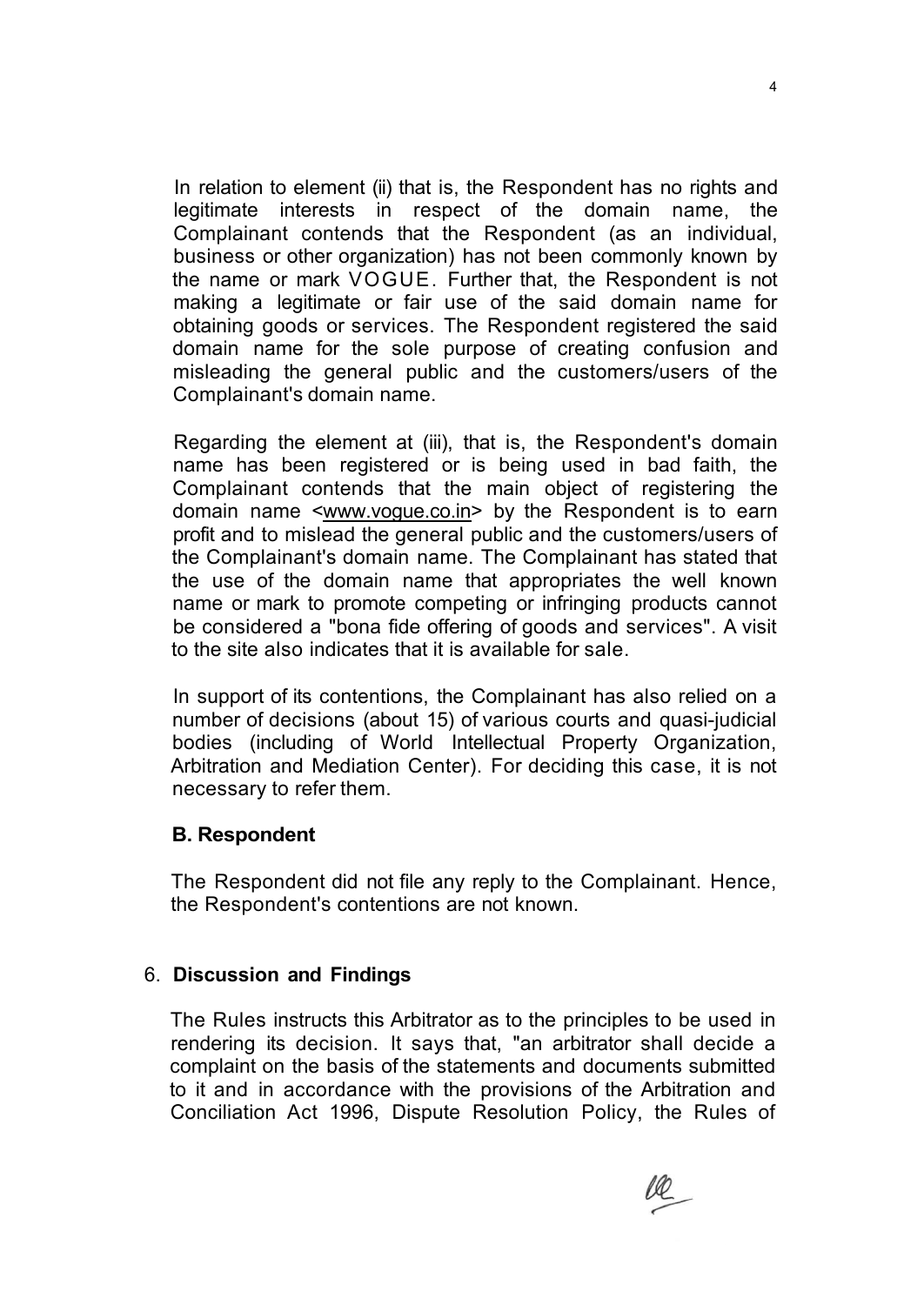Procedure and any bye-laws, rules and guidelines framed there under and any law that the Arbitrator deems to be applicable."

According to the .In Domain Name Dispute Resolution Policy, the Complainant must prove that:

- (i) The Respondent's domain name is identical or confusingly similar to a name, trademark or service mark in which the Complainant has rights;
- (ii) The Respondent has no right or legitimate interests in respect of the domain name; and
- (iii) The Respondent's domain name has been registered or is being used in bad faith.

# **(i) Identical or confusingly similar**

The Complainant has obtained trademark registration for its mark "VOGUE" (along with addition of some words to it in few cases) in many countries of the world, such as, Albania, Argentina, Austria, Australia, Bulgaria, Bolivia, Brazil, Canada, China, Czech Republic, Denmark, German, Egypt, France, Greece, Hungary, Ireland, Israel, Italy, Japan, Malaysia, Mexico, Morocco, New Zealand, Norway, Poland, Portugal, Romania, Singapore, South Korea, Spain, Sudan, Switzerland, Taiwan, United Kingdom, United States of America, etc. A detailed list of such countries is given in Annexure B (Pages 5 to 69) to the Complaint.

In the Complaint it is stated that in India, the Complainant's mark "VOGUE" and with the addition of some words, was registered on various dated in different classes including the earliest being dated June 11, 1976 under No. 315672B in respect of class 16 items, i.e., for magazines, books and printed material (publications). These registration certificates are available as Annexure F (pages 794 to 805) of the Complaint. It appears that the first issue of the magazine "VOGUE INDIA" was brought out in India in October 2007 by a wholly owned subsidiary of the Complainant. It is further stated that about 9 more applications for the registration of the trademark VOGUE (with addition of various words in some cases) are also pending consideration and registration for different classes of items with the trademark authorities in India.

ll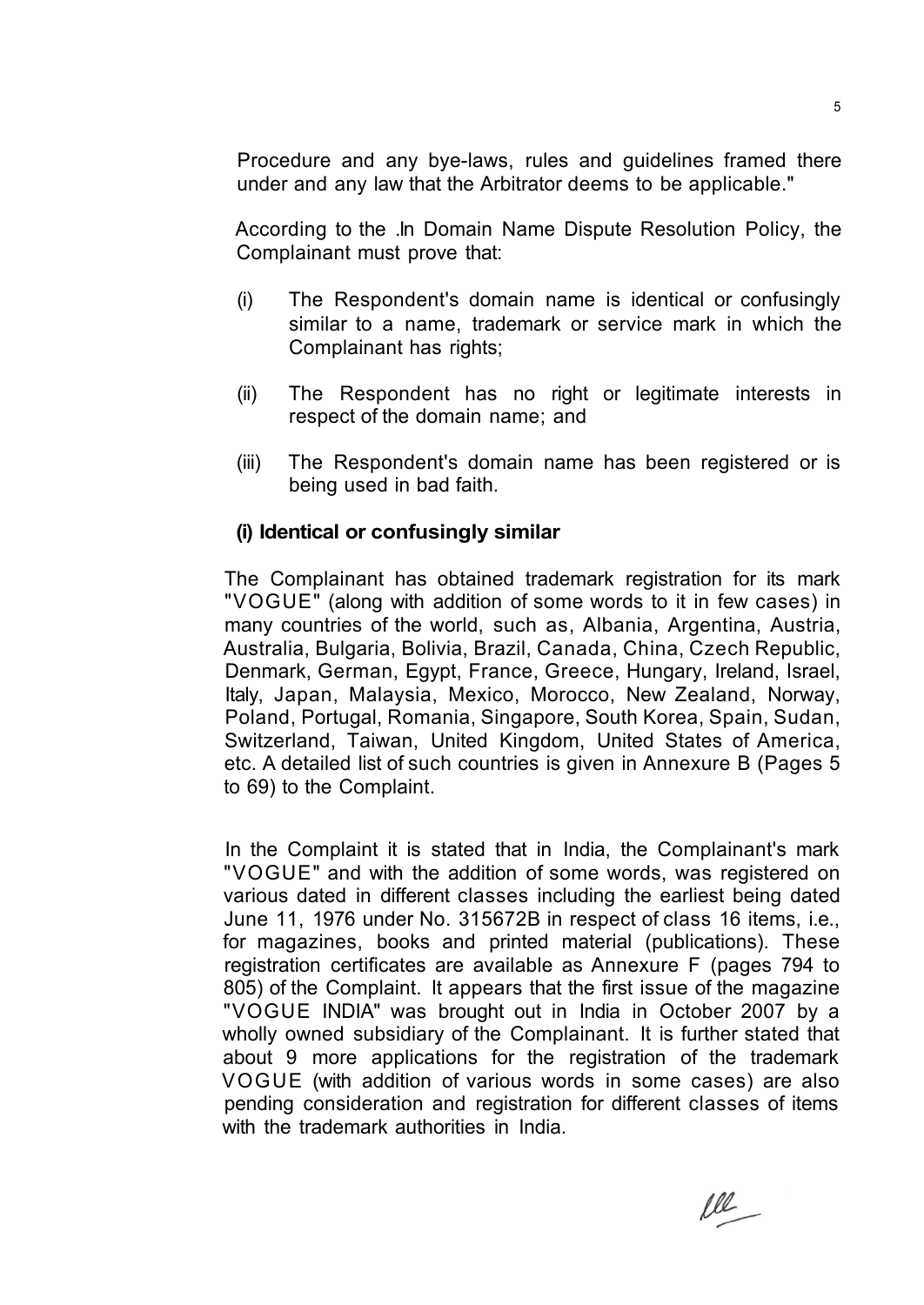The present dispute pertains to the domain name [<www.vogue.co.in>.](http://www.vogue.co.in) The Complainant has business interests in many countries and it uses the trade name and trademark VOGUE (along with addition of some words in some cases) in these countries. The Complainant's mark and domain name VOGUE is a coined word and highly distinctive in nature. The trademark "VOGUE" and its variants have become well known in relation to the magazine and other publications. As such, consumers looking for VOGUE may instead reach the Registrant's website. Therefore, I hold that the domain name [<www.vogue.co.in>](http://www.vogue.co.in) is confusingly similar to the Complainant's trademark.

#### **B. Rights or Legitimate Interests**

According to the Policy, the Registrant may demonstrate its rights to or legitimate interest in the domain name by proving any of the following circumstances:

- (i) before any notice to the Registrant of the dispute, the Registrant's use of, or demonstrable preparations to use, the domain name or a name corresponding to the domain name in connection with a *bona fide* offering of goods or services;
- (ii) the Registrant (as an individual, business or other organization) has been commonly known by the domain name, even if the Registrant has acquired no trademark or service mark rights; or
- (iii) The Registrant is making a legitimate non-commercial or fair use of the domain name, without intent for commercial gain to misleadingly divert consumers or to tarnish the trademark or service mark at issue.

The Respondent has registered the disputed domain on February 16, 2005. Since then the website has not been constructed. The Respondent has not filed any response in this case. There is no evidence to suggest that the Respondent has become known by the disputed name 'vogue' anywhere in the world. VOGUE is the name and mark of the Complainant. It is evident that the Respondent can

<u>fr</u>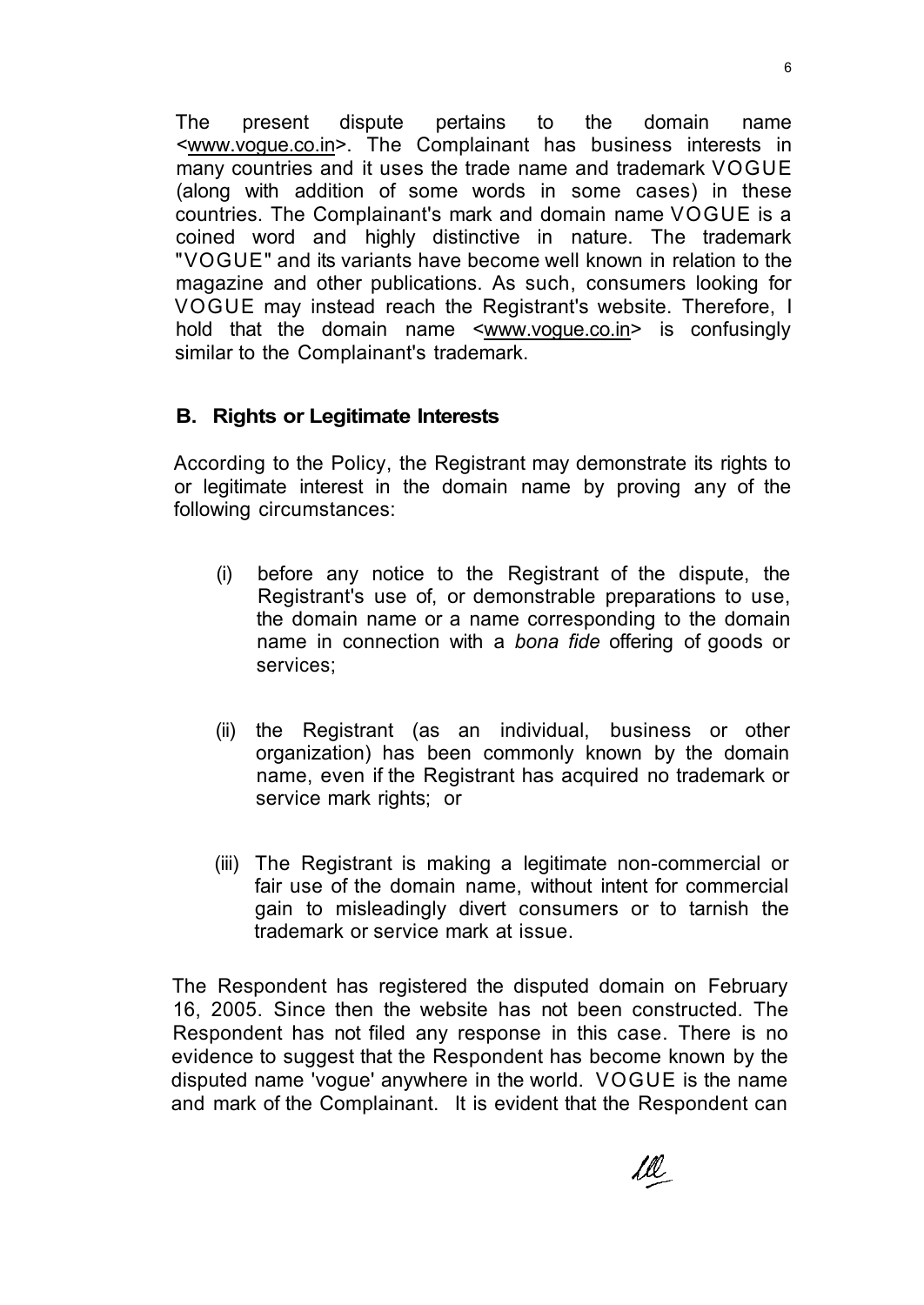have no legitimate interest in the domain name. Further, the Complainant has not licensed or otherwise permitted the Respondent to use its name or trademark or to apply for or use the domain name incorporating said name. Based on the default and the evidence adduced by the Complainant, it is concluded that the above circumstances do not exist in this case and that the Respondent has no rights or legitimate interests in the disputed domain name. I, therefore, find that the Respondent has no rights or legitimate interests in the domain names.

## **C. Registered and Used in Bad Faith**

Any of the following circumstances, in particular but without limitation, shall be considered evidence of the registration or use of the domain name in bad faith:

- (i) Circumstances indicating that the Registrant has registered or acquired the domain name primarily for the purpose of selling, renting, or otherwise transferring the domain name registration to the Complainant, who bears the name or is the owner of the trademark or service mark or to a competitor of that Complainant, for valuable consideration in excess of documented out of pocket costs directly related to the domain name; or
- (ii) The Registrant has registered the domain name in order to prevent the owner of the trademark or service mark from reflecting the mark in a corresponding domain name, provided that the Registrant has engaged in a pattern of such conduct; or
- (iv) By using the domain name, the Registrant has intentionally attempted to attract internet users to the Registrant's website or other on-line location, by creating a likelihood of confusion with the Complainant's name or mark as to the source, sponsorship, affiliation, or endorsement of the Registrant's website or location or of a product or service on its website or location.

The contention of the Complainant is that the present case is covered by the above circumstances. There are circumstances indicating that the Respondent has intentionally attempted to attract, internet users to its web sites, by creating a likelihood of confusion

le